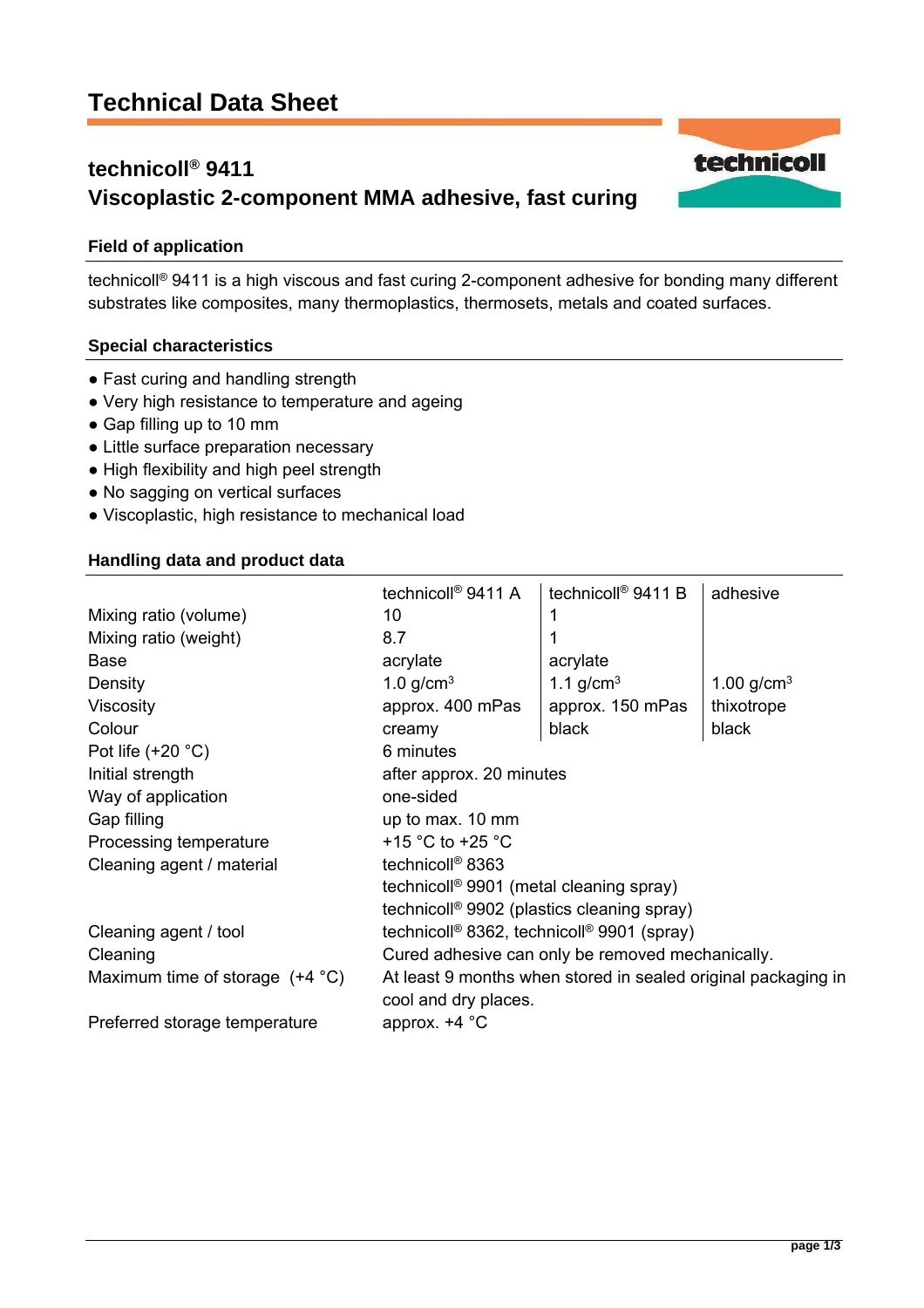### **Favoured substrates**

- metals (aluminium, steel, stainless steel)
- painted and coated surfaces
- stone, ceramic, concrete
- rubber
- thermosets (GRP, CRP, SMC)
- thermoplastics like: ABS, PA, PMMA, PET, PC, PVC, PS
- PUR, polyester, epoxy resin

Not suitable for: PE, PP, PTFE (Teflon<sup>®</sup>), POM, silicone, EPDM, PVC-p (faux leather), wood

Due to the large variety of possible materials and differences in adhesion behaviour hazard tests are mandatory before introducing the adhesive into the actual production process.

#### **Surface preparation**

Joint surfaces must be dry and clean, especially free of oil, grease or release agents. In many cases surface roughening prior to bonding improves strength of a bonded joint.

#### **Adhesion**

Position cartridge into the bracket of an adequate dispensing gun, lock it and remove cap. Expel a small amount of the adhesive to make sure that both components flow freely. Attach mixing nozzle and lock it. Apply adhesive in a thin bead, drop or film on the surfaces to be bonded. The joint components should be assembled and clamped within the pot time.

The final bonding strength will be achieved after approx. 24 hours at room temperature.

#### **Physical properties of cured adhesive**

Shear strength 21 - 24 MPa Elongation at rupture 80 - 120 % E-module 620 MPa Resistance to temperature approx. -40 °C to +120 °C Max. resistance to temperature  $+210$  °C for 1 hour